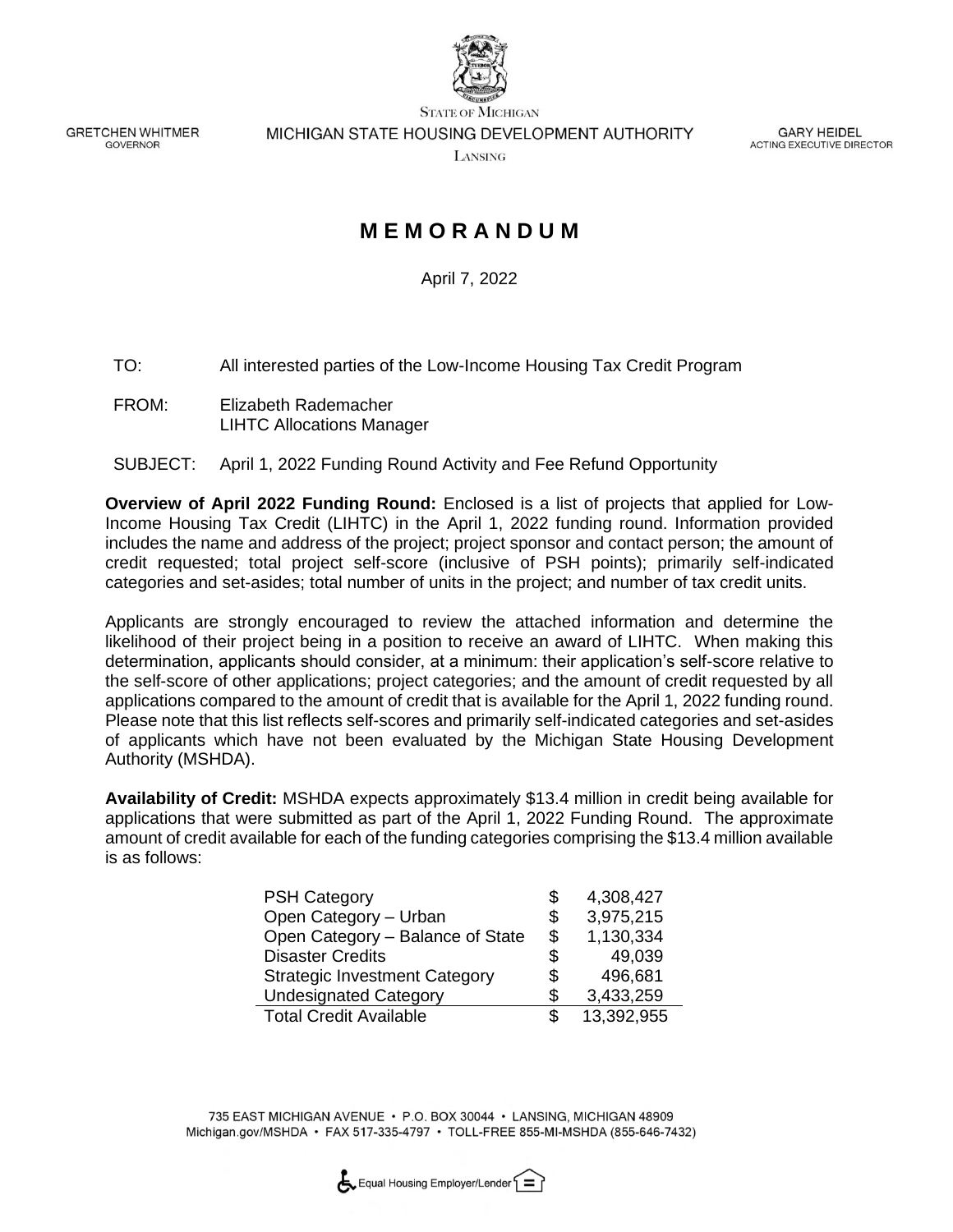Additionally, as outlined in the 2022-2023 QAP, allocations made from the Categories in the October 2021 funding round also counted towards the fulfillment of a Statutory Set-Aside. If these Set-Asides are not otherwise fulfilled from the allocations made from the Preservation Category, PSH Category, Open Category, and Strategic Investment Category (if applicable) mentioned above, the Set-Asides will be given priority for any allocations made from the Undesignated Category until the minimum amount required is satisfied. Below is a breakdown of the minimum amount of credit that will be needed to fulfill the Set-Asides:

| Rural             | 224,655   |
|-------------------|-----------|
| <b>Distressed</b> | 3,675,949 |

**Opportunity to Withdraw from April 1, 2022 Funding Round Application Without Penalty:**  If, upon reviewing the attached, an applicant determines there is not a strong probability of their project receiving an award of credit, applicants may request to have their application withdrawn from the funding round and returned to them. Applicants who make this request by 5:00 pm on **April 14, 2022** may also receive a refund of the LIHTC application fee that was submitted with their application. After this date, all remaining applications will be processed, unless otherwise withdrawn by the applicant, and fees will not be returned. Additionally, applicants should note that, if MSHDA in its sole discretion determines that, beyond a certain point, further review of projects scoring too low to be in a position to receive an award of credit would not result in the best use of staff resources, MSHDA may stop the review process before moving on to these low scoring projects.

MSHDA is making this opportunity available to applicants not only in an effort to expedite the funding round process, but also in an effort to relieve some of the financial burden applicants encounter in the application process. Therefore, MSHDA is taking this opportunity to allow applicants to avoid incurring unnecessary fees on applications that are unlikely to receive an award of credit. Applicants are strongly encouraged to take advantage of this opportunity, as it is in the best interest of the parties involved, and the state of Michigan, to be able to expedite any funding processes where possible in an effort to put available funding to work in a timely manner.

Applicants choosing to take advantage of the opportunity discussed above should notify MSHDA of their intent to withdraw their application and receive a refund of the appropriate fees by emailing a copy of the attached Request for Withdrawal of Application form to Carol Thompson at [thompsonc7@michigan.gov.](mailto:thompsonc7@michigan.gov) Applicants will also be required to submit the original copy of this form at the time they come to pick up their application and fee refund. In addition, if you have any questions regarding the above or about any of the projects listed, please contact LIHTC staff at (517) 335-9802.

**Enclosure**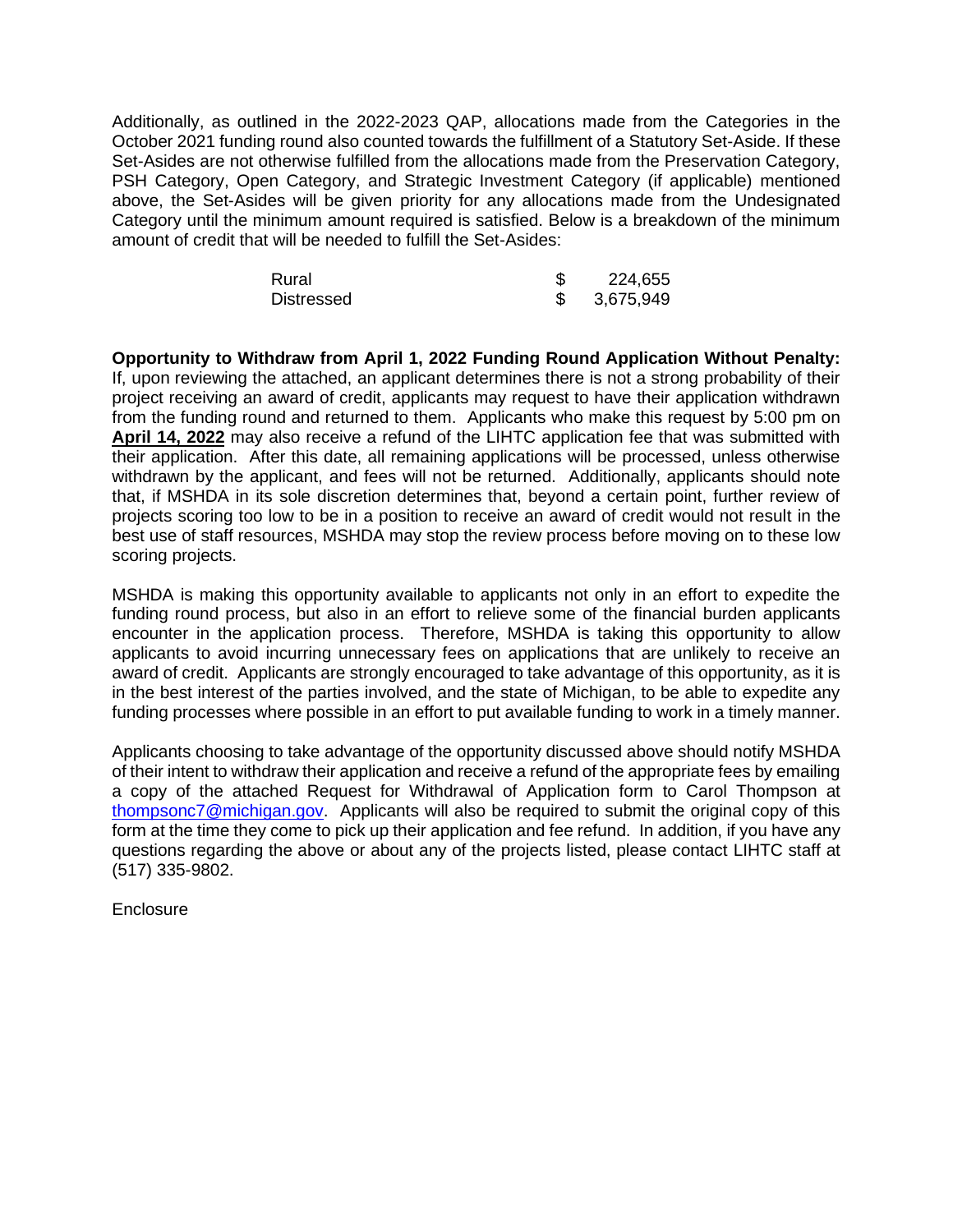

**GRETCHEN WHITMER GOVERNOR** 

**STATE OF MICHIGAN** MICHIGAN STATE HOUSING DEVELOPMENT AUTHORITY

**GARY HEIDEL** ACTING EXECUTIVE DIRECTOR

LANSING

#### **REQUEST FOR WITHDRAWAL OF APPLICATION**

Pursuant to the memo dated April 7, 2022 from Elizabeth Rademacher, I hereby request the withdrawal of the Low Income Housing Tax Credit application for from the April 1, 2022 Funding Round. I am withdrawing this application with the understanding that no processing, scoring, underwriting, or review of the documents contained in the application has commenced. Further, once withdrawn, the complete application will be returned along with any funds associated with the Tax Credit Application fee.

I acknowledge that the supplemental project information provided with the April 7, 2022 memo is preliminary information at this time and may be subject to revision as further project review is conducted.

Name (Print) **Name** (Print)

Signature Date

735 EAST MICHIGAN AVENUE · P.O. BOX 30044 · LANSING, MICHIGAN 48909 Michigan.gov/MSHDA • FAX 517-335-4797 • TOLL-FREE 855-MI-MSHDA (855-646-7432)

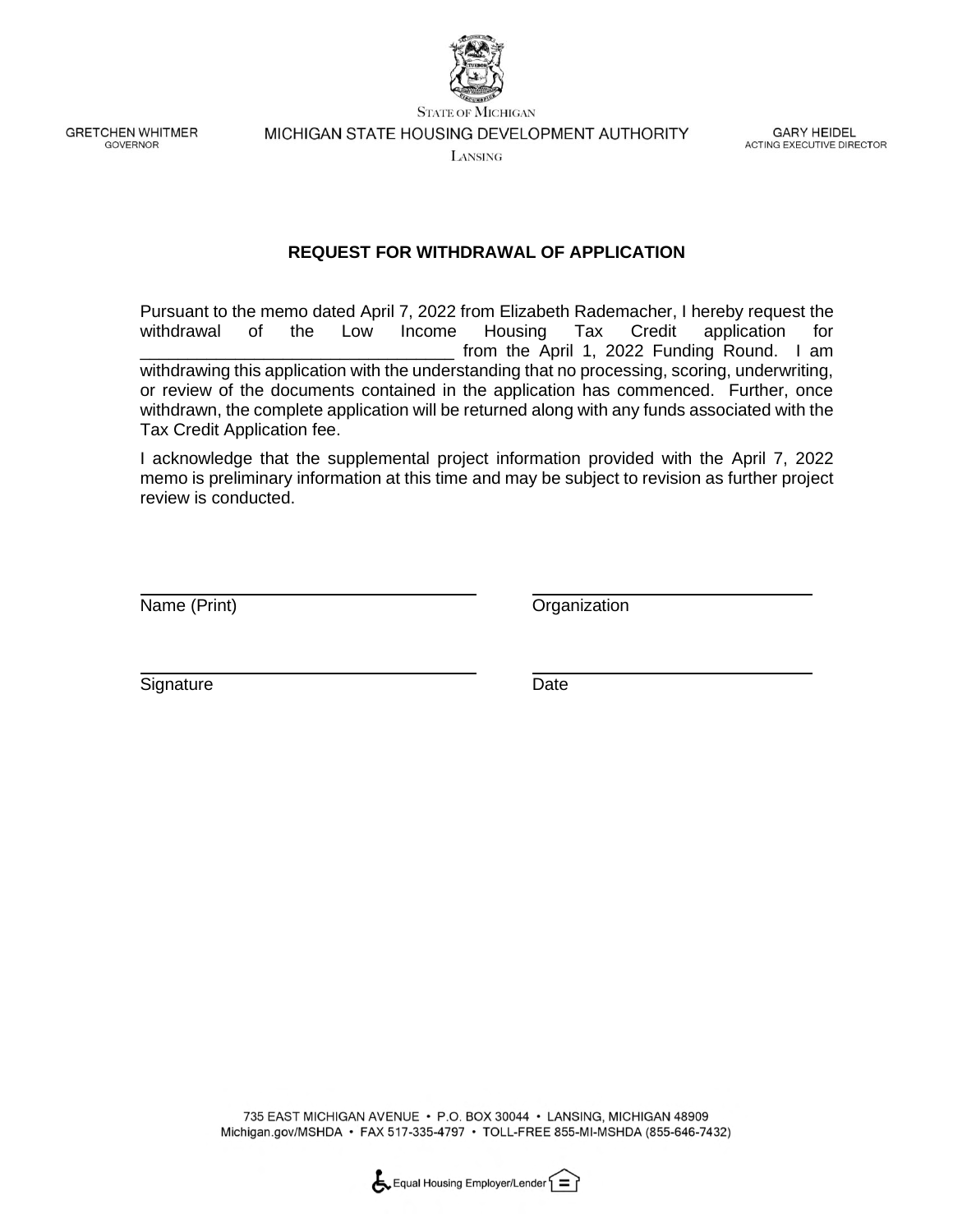| PROJECT INFORMATION                               |                       |                    |                                                    |                                                                                                   | Categories    |                       |                               |              | <b>Set-Asides</b>         |              |                            |                           |              |                           |                |                           |                           |              |                              |        |
|---------------------------------------------------|-----------------------|--------------------|----------------------------------------------------|---------------------------------------------------------------------------------------------------|---------------|-----------------------|-------------------------------|--------------|---------------------------|--------------|----------------------------|---------------------------|--------------|---------------------------|----------------|---------------------------|---------------------------|--------------|------------------------------|--------|
|                                                   |                       |                    |                                                    |                                                                                                   |               |                       |                               |              |                           | Open - Urban | Open - Balance<br>of State | <b>PSH</b>                | Undesignated | Strategic Inv.            | Disaster Cred. | <b>Nonprofit</b>          | Rural                     | Elderly      | <b>Distressed</b>            | Tribal |
| <b>PROJECT</b>                                    | Location              | County             | Contact                                            | <b>GP/Developer</b>                                                                               | Self<br>Score | Total<br><b>Units</b> | I LIHTC I PSH<br><b>Units</b> | <b>Units</b> | <b>LIHTC</b><br>Requested | 3,975,215 \$ | 1,130,334 \$               | 4,308,427 \$              | 3,433,259    | 496,681 \$                | $49,039$ \$    |                           | 224,655 \$<br>$-$ \$      |              | $-$ \$ 3,675,949             |        |
| APRIL 1, 2022 ROUND                               |                       |                    |                                                    |                                                                                                   |               |                       |                               |              |                           |              |                            |                           |              |                           |                |                           |                           |              |                              |        |
|                                                   |                       |                    |                                                    | Cinnaire Solutions Corporation &<br>Woodbridge Neighborhood Development                           |               |                       |                               |              |                           |              |                            |                           |              |                           |                |                           |                           |              |                              |        |
| 4401 Rosa Parks                                   | Detroit<br>Jackson    | Wayne<br>Jackson   | <b>Christopher Laurent</b><br>Aitchell Milner      | Corporation<br>Milner and Caringella, Inc. & Community<br><b>Action Agency</b>                    | 91<br>104     | 60<br>26              | 40<br>26                      | . വ<br>26    | \$986,435<br>\$810,200    | X            |                            | $\boldsymbol{\mathsf{x}}$ |              | $\mathsf{x}$              |                | $\times$<br>$\mathsf{X}$  |                           |              | $\mathbf{x}$<br>$\mathsf{x}$ |        |
| Andy's Place II<br>Boston Square Together II      | <b>Grand Rapids</b>   | Kent               | Peter Levavi                                       | Brinshore Development, LLC & Amplify GR                                                           | 105           | 57                    | 45                            |              | \$1,500,000               | X            |                            |                           |              | $\mathsf{x}$              |                | $\times$                  |                           |              | $\mathsf{x}$                 |        |
| <b>Breton Grove</b>                               | <b>Grand Rapids</b>   | Kent               | David Cooper, Jr                                   | Woda Cooper Development, Inc.<br>Catholic Charities of Southeast Michigan &                       | 135           | 55                    | 55                            | 20           | \$1,316,000               |              |                            | $\mathsf{X}$              |              |                           |                |                           |                           |              | $\mathsf{x}$                 |        |
| <b>CCSEM St. Matthew</b>                          | Detroit               | Wayne              | Paul Propson                                       | <b>Cinnaire Solutions Corporation</b><br>Cass Corridor Neighborhood Devlopment                    | 144           | 46                    | 46                            | 25           | \$1.084.000               |              |                            | $\times$                  |              |                           |                | $\times$                  |                           |              | $\mathsf{x}$                 |        |
| <b>Greystone Senior Living</b>                    | Detroit               | Wayne              | Patrick Dorn                                       | Corp.                                                                                             | 100           | 49                    | 49                            |              | \$918,051                 | $\times$     |                            |                           |              |                           |                | $\times$                  |                           |              |                              |        |
| <b>Hillsdale Place Apartments</b>                 | Lansing               | Ingham             | Timothy R. Hovey                                   | Gryphon Group, LLC<br>John Grace Arms Investors LLC & Southfield                                  | 141           | 40                    | 40                            | 20           | \$882,000                 |              |                            | $\boldsymbol{\mathsf{X}}$ |              |                           |                |                           |                           |              | $\mathsf{x}$                 |        |
| John Grace Arms<br><b>Lincoln Park Residences</b> | Southfield<br>Midland | Oakland<br>Midland | Mark A. Lockwood<br><b>Heather Arnold</b>          | Nonprofit Housing Corp.<br>DeShano Development Corp.                                              | 90<br>94      | 60<br>50              | 60<br>50                      |              | \$1,500,000<br>\$878,382  | $\times$     | X                          |                           |              | $\mathsf{x}$              | $\mathsf{x}$   |                           | $\mathsf{X}$              | $\times$     | $\mathsf{x}$                 |        |
| <b>Orchard Village Apartments</b>                 | Detroit               | Wayne              | <b>Kevin Nowak</b>                                 | CHN Housing Partners & Detroit Blight<br><b>Busters</b>                                           | 97            | 48                    | 48                            | $\Omega$     | \$1,197,000               | $\times$     |                            |                           |              | $\mathsf{x}$              |                | $\times$                  |                           |              | $\mathsf{x}$                 |        |
| <b>Parkview Apartments</b>                        | <b>Traverse City</b>  |                    | Grand Traverse Anthony Lentych                     | Traverse City Housing Commission, Cove<br>Investments, LLC & Ethos Development<br>Partners        | 99            | 23                    | 23                            |              | \$993.869                 |              | $\boldsymbol{\mathsf{x}}$  |                           |              |                           |                |                           | $\mathsf{X}$              |              | $\mathsf{x}$                 |        |
| The Greenwood                                     | Jackson               | Jackson            | <b>Brian McGeady</b>                               | MVAH Development LLC & Jackson Housing<br>Commision                                               | 99            | 51                    | 51                            |              | \$1,426,380               | $\times$     |                            |                           |              | $\times$                  |                |                           |                           |              | $\mathbf{x}$                 |        |
| The Grove at Veridian                             | Ann Arbor             | Washtenaw          | Wendy Carty-Saxon                                  | Avalon Housing, Inc.                                                                              | 142           | 50                    | 50                            | 30           | \$1,500,000               |              |                            | $\mathsf{x}$              |              |                           |                | $\times$                  |                           |              | $\times$                     |        |
| The Monarch                                       | Ecorse                | Wayne              | Kathy Makino                                       | Shelborne Development, Shipman<br>Management & Crooked Tree Development                           | 97            | 64                    | 63                            | $\Omega$     | \$1,500,000               | $\times$     |                            |                           |              | $\mathsf{x}$              |                |                           |                           | $\mathsf{x}$ | $\mathsf{x}$                 |        |
| The Savarine                                      | Detroit               | Wayne              | Kathy Makino-Leipsitz                              | Shelborne Development, Shipman<br>Management & Movemental Development                             | 100           | 100                   | 90                            |              | \$1,500,000               |              |                            |                           |              | $\boldsymbol{\mathsf{x}}$ |                |                           |                           |              | $\mathbf{x}$                 |        |
| The Village Flats                                 | Nashville             | Barry              | Kittie Tuinstra                                    | Dogwood Community Development<br>Union Suites Development LLC & Dwelling<br>Place of Grand Rapids | 74            | 20                    | 20                            |              | \$688,000                 | $\times$     | x                          |                           |              |                           |                | $\mathsf{X}$              | $\boldsymbol{\mathsf{x}}$ |              |                              |        |
| Union Suites at Michael II<br>Warren + Trumbull   | Wyoming<br>Detroit    | Kent<br>Wayne      | <b>Nick Lovelace</b><br><b>Christopher Laurent</b> | Cinnaire Solutions Corporation &<br>Woodbridge Neighborhood Development<br>Corporation            | 101<br>83     | 52<br>26              | 52<br>20                      |              | \$905,100<br>\$909,847    |              |                            |                           |              |                           |                | $\boldsymbol{\mathsf{x}}$ |                           | $\mathsf{x}$ |                              |        |
|                                                   |                       |                    |                                                    |                                                                                                   |               |                       |                               |              |                           |              |                            |                           |              |                           |                |                           |                           |              |                              |        |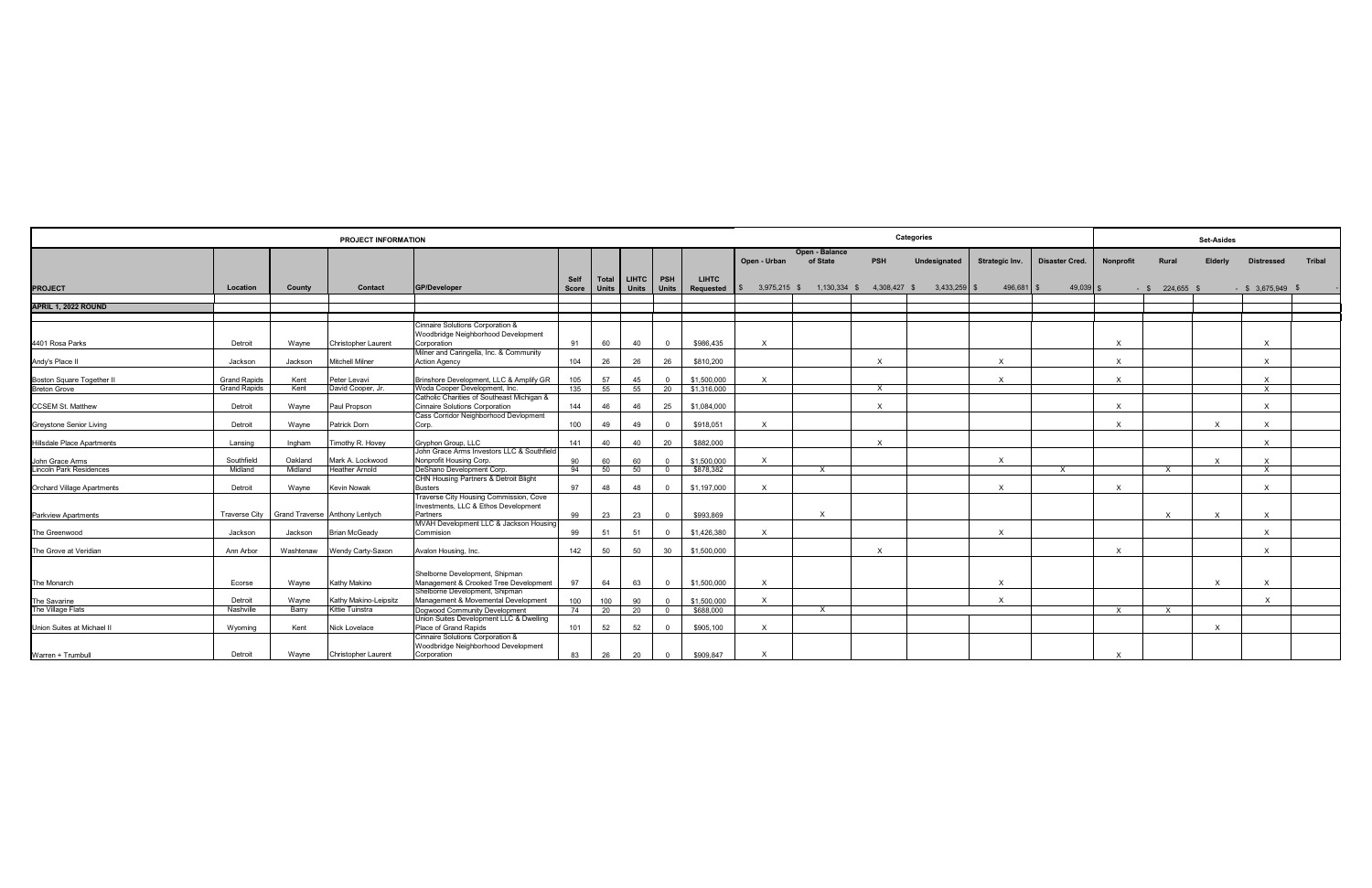| Project #:                    | M22031                                          | <b>Owner Contact:</b> | Kittie Tuinstra (231) 736-7655     |                   |      |
|-------------------------------|-------------------------------------------------|-----------------------|------------------------------------|-------------------|------|
| <b>Project Name:</b>          | Village Flats, The                              |                       | OCHC Nashville LDHA LP             |                   |      |
|                               | Project Address: 324 North Queen Street         |                       | 920 South State Street             |                   |      |
|                               |                                                 |                       | Hart, MI 49420                     |                   |      |
|                               | Nashville, MI 49073                             | <b>Amt Requested:</b> | \$688,000                          | # Bldgs: 1        |      |
| <b>County:</b>                | Barry                                           |                       |                                    | # Total Units: 20 |      |
| <b>Target Units: Family</b>   |                                                 |                       |                                    | # LIHTC Units:    | 20   |
|                               |                                                 |                       |                                    |                   |      |
| Project #:                    | M22038                                          |                       | Owner Contact: Anthony Lentych     | (231) 922-4915    |      |
| <b>Project Name:</b>          | <b>Parkview Apartments</b>                      |                       | TC 1223E LDHA LP                   |                   |      |
|                               | Project Address: 1223 East Eighth Street        |                       | 150 Pine Street                    |                   |      |
|                               |                                                 |                       | Traverse City, MI 49684            |                   |      |
|                               | Traverse City, MI 49684                         | <b>Amt Requested:</b> | \$993,869                          | # Bldgs: $1$      |      |
| County:                       | <b>Grand Traverse</b>                           |                       |                                    | # Total Units: 23 |      |
| <b>Target Units:</b>          | Elderly                                         |                       |                                    | # LIHTC Units:    | 23   |
|                               |                                                 |                       |                                    |                   |      |
| Project #:                    | M22032                                          | <b>Owner Contact:</b> | Timothy R. Hovey                   | (517) 282-0500    |      |
| <b>Project Name:</b>          | <b>Hillsdale Place Apartments</b>               |                       | Hillsdale Place LDHA, LLC          |                   |      |
| <b>Project Address:</b>       | 1020 W. Hillsdale                               |                       | 240 South Bridge Street, Suite 100 |                   |      |
|                               |                                                 |                       | DeWitt, MI 48820                   |                   |      |
|                               | Lansing, MI 48915                               | <b>Amt Requested:</b> | \$882,000                          | # Bldgs: $4$      |      |
| County:                       | Ingham                                          |                       |                                    | # Total Units: 40 |      |
| <b>Target Units:</b>          | Family                                          |                       |                                    | # LIHTC Units:    | 40   |
|                               |                                                 |                       |                                    |                   |      |
| Project #:                    | M22035                                          | <b>Owner Contact:</b> | Mitchell Milner (312) 339-1678     |                   |      |
| Project Name: Andy's Place II |                                                 |                       | Andy's Place II LDHA LP            |                   |      |
|                               | Project Address: 2100-2102 West Michigan Avenue |                       | 1803 St. John's Avenue, Suite 5    |                   |      |
|                               |                                                 |                       | Highland Park, IL 60035            |                   |      |
|                               | Jackson, MI 49201                               | <b>Amt Requested:</b> | \$810,200                          | # Bldgs: $2$      |      |
| County:                       | Jackson                                         |                       |                                    | # Total Units: 26 |      |
| <b>Target Units:</b>          | Family                                          |                       |                                    | # LIHTC Units:    | - 26 |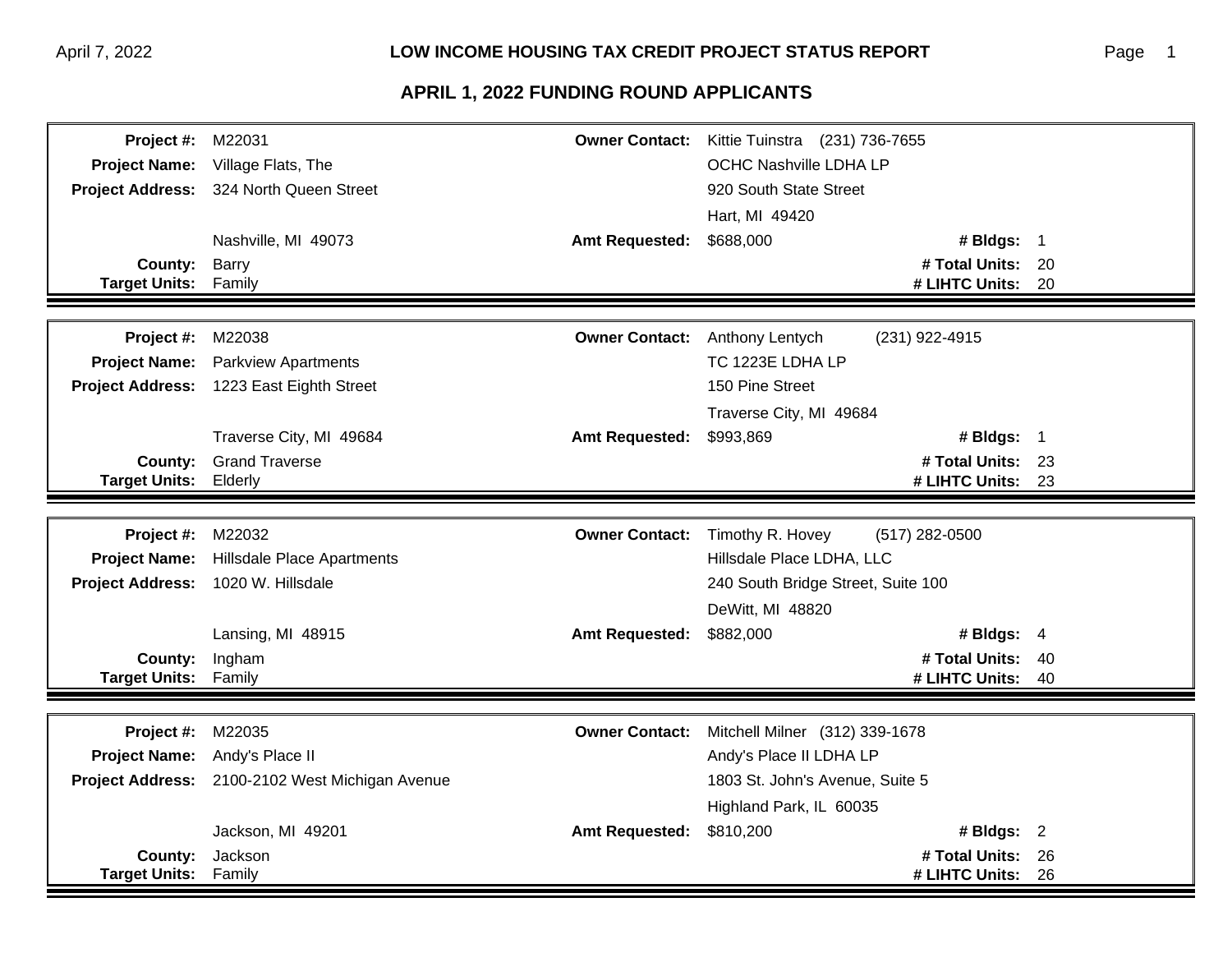#### Page 2

| <b>Project #: M22046</b> |                                             | <b>Owner Contact:</b> Brian McGeady | (513) 964-1141                      |    |
|--------------------------|---------------------------------------------|-------------------------------------|-------------------------------------|----|
|                          | Project Name: Greenwood, The                |                                     | The Greenwood LDHA LLC              |    |
|                          | Project Address: 702 Greenwood Avenue       |                                     | 9100 Centre Pointe Drive, Suite 210 |    |
|                          |                                             |                                     | West Chester, OH 45069              |    |
|                          | Jackson, MI 49203                           | <b>Amt Requested:</b>               | \$1,426,380<br># Bldgs: 1           |    |
| County:                  | Jackson                                     |                                     | # Total Units: 51                   |    |
| <b>Target Units:</b>     | Family                                      |                                     | # LIHTC Units: 51                   |    |
|                          |                                             |                                     |                                     |    |
| Project #:               | M22036                                      | <b>Owner Contact:</b>               | Peter Levavi<br>(224) 927-5057      |    |
| <b>Project Name:</b>     | <b>Boston Square Together II</b>            |                                     | <b>BSQ Together II LDHA, LLC</b>    |    |
| <b>Project Address:</b>  | 1450 Kalamazoo Avenue SE                    |                                     | 666 Dundee Road, Suite 1102         |    |
|                          |                                             |                                     | Northbrook, IL 60062                |    |
|                          | Grand Rapids, MI 49507                      | <b>Amt Requested:</b>               | \$1,500,000<br># Bldgs: 1           |    |
| County:                  | Kent                                        |                                     | # Total Units: 57                   |    |
| <b>Target Units:</b>     | Family                                      |                                     | # LIHTC Units:                      | 45 |
|                          |                                             |                                     |                                     |    |
| Project #:               | M22042                                      | <b>Owner Contact:</b>               | David Cooper, Jr.<br>(614) 396-3200 |    |
| <b>Project Name:</b>     | <b>Breton Grove</b>                         |                                     | <b>Breton Grove LDHA LP</b>         |    |
|                          | Project Address: 2400 43rd Street Southeast |                                     | 500 South Front Street, 10th Floor  |    |
|                          |                                             |                                     | Columbus, OH 43215                  |    |
|                          | Grand Rapids, MI 49508                      | <b>Amt Requested:</b>               | \$1,316,000<br># Bldgs: 1           |    |
| County:                  | Kent                                        |                                     | # Total Units: 55                   |    |
| <b>Target Units:</b>     | Family                                      |                                     | # LIHTC Units:                      | 55 |
|                          |                                             |                                     |                                     |    |
| Project #:               | M22030                                      | <b>Owner Contact:</b>               | Nick Lovelace (402) 540-4783        |    |
| <b>Project Name:</b>     | Union Suites On Michael II                  |                                     | Union Suites at Michael LDHA LLC    |    |
| <b>Project Address:</b>  | 3566 Michael Avenue SW                      |                                     | 600 Broadway Avenue Apt 601A        |    |
|                          |                                             |                                     | Grand Rapids, MI 49504              |    |
|                          | Wyoming, MI 49509                           | <b>Amt Requested:</b>               | \$905,100<br># Bldgs: $3$           |    |
| County:                  | Kent                                        |                                     | # Total Units: 52                   |    |
| <b>Target Units:</b>     | Elderly                                     |                                     | # LIHTC Units:                      | 52 |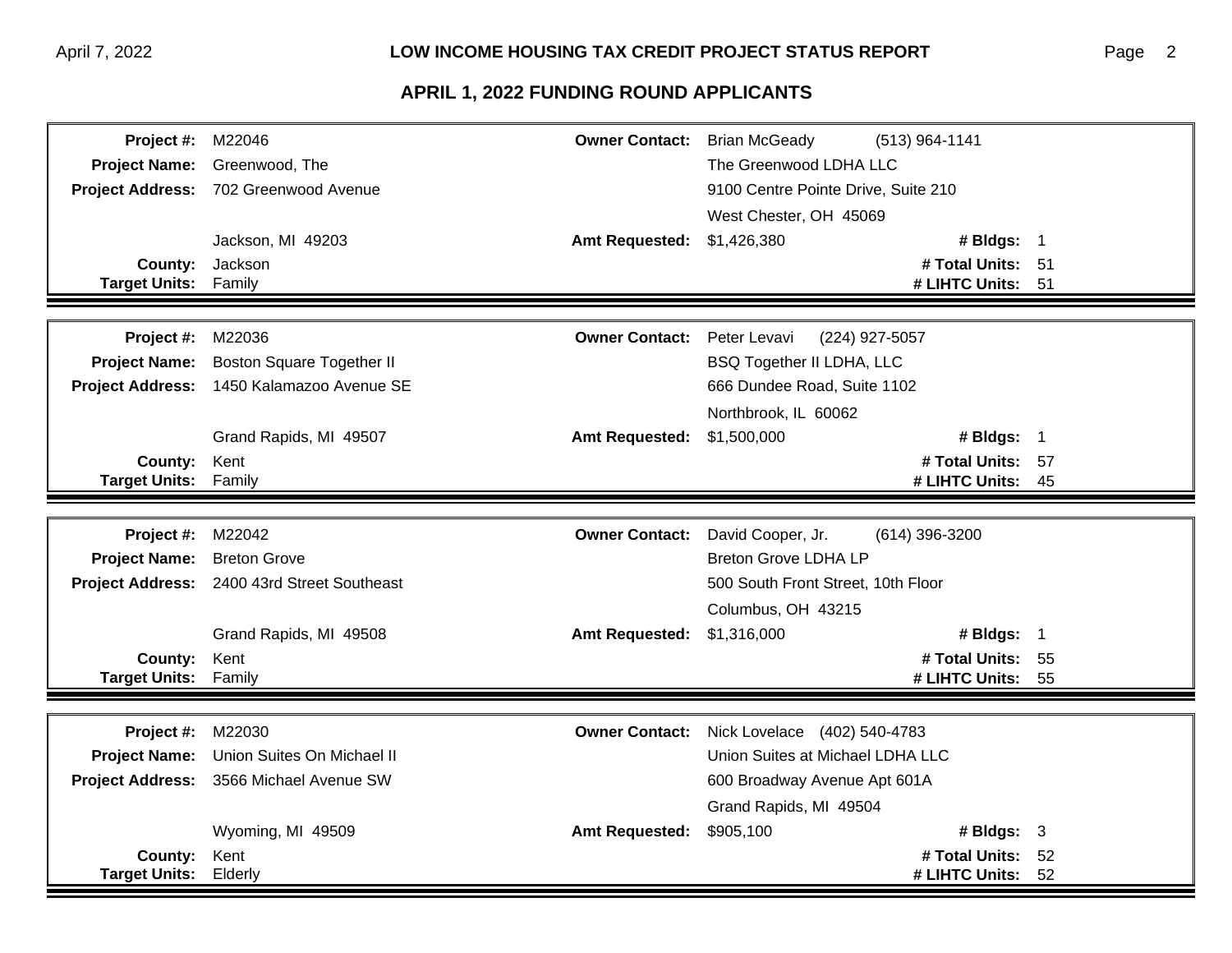| <b>Project #: M22045</b>         |                                                        | <b>Owner Contact:</b> | Heather Arnold (989) 709-5962                   |     |  |  |
|----------------------------------|--------------------------------------------------------|-----------------------|-------------------------------------------------|-----|--|--|
|                                  | Project Name: Lincoln Park Residences                  |                       | Lincoln Park Residences LDHA LP                 |     |  |  |
|                                  | Project Address: 221 East Patrick Road                 |                       | 325 Commerce Court                              |     |  |  |
|                                  |                                                        |                       | Gladwin, MI 48624                               |     |  |  |
|                                  | Midland, MI 48640                                      | <b>Amt Requested:</b> | \$878,382<br># Bldgs: $3$                       |     |  |  |
| County:                          | Midland                                                |                       | # Total Units: 50                               |     |  |  |
| Target Units: Family             |                                                        |                       | # LIHTC Units: 50                               |     |  |  |
|                                  |                                                        |                       |                                                 |     |  |  |
| Project #:                       | M22033                                                 | <b>Owner Contact:</b> | Mark A. Lockwood<br>(248) 433-7403              |     |  |  |
|                                  | Project Name: John Grace Arms                          |                       | John Grace Arms LDHA LLC                        |     |  |  |
|                                  | Project Address: 21030 Indian Street                   |                       | 27777 Franklin Road, Suite 1410                 |     |  |  |
|                                  |                                                        |                       | Southfield, MI 48034                            |     |  |  |
|                                  | Southfield, MI 48033                                   | <b>Amt Requested:</b> | \$1,500,000<br># Bldgs: 1                       |     |  |  |
|                                  | County: Oakland                                        |                       | # Total Units: 60                               |     |  |  |
| <b>Target Units:</b>             | Elderly                                                |                       | # LIHTC Units:                                  | 60  |  |  |
|                                  |                                                        |                       |                                                 |     |  |  |
| <b>Project #: M22044</b>         |                                                        | <b>Owner Contact:</b> | <b>Wendy Carty-Saxon</b><br>(734) 663-5858 x211 |     |  |  |
| <b>Project Name:</b>             | Grove At Veridian, The                                 |                       | The Grove at Veridian, LDHA LP                  |     |  |  |
| Project Address: 2270 Platt Road |                                                        |                       | 1327 Jones Drive, Suite 102                     |     |  |  |
|                                  |                                                        |                       | Ann Arbor, MI 48105                             |     |  |  |
|                                  | Ann Arbor, MI 48104                                    | <b>Amt Requested:</b> | \$1,500,000<br># Bldgs: $8$                     |     |  |  |
| County:                          | Washtenaw                                              |                       | # Total Units: 50                               |     |  |  |
| <b>Target Units:</b>             | Family                                                 |                       | # LIHTC Units:                                  | 50  |  |  |
|                                  |                                                        |                       |                                                 |     |  |  |
| Project #:                       | M22039                                                 | <b>Owner Contact:</b> | <b>Christopher Laurent</b><br>(608) 234-5291    |     |  |  |
|                                  | Project Name: 4401 Rosa Parks                          |                       | 4401 Rosa Parks LDHA, LP                        |     |  |  |
|                                  | Project Address: Various addresses on Rosa Parks Blvd, |                       | 1118 South Washington Avenue                    |     |  |  |
|                                  | Lysander, Vermont, and W. Canfield                     |                       | Lansing, MI 48910                               |     |  |  |
|                                  | Detroit, MI 48208                                      | <b>Amt Requested:</b> | \$986,435<br># Bldgs: 1                         |     |  |  |
| County:                          | Wayne                                                  |                       | # Total Units:                                  | -60 |  |  |
| <b>Target Units:</b>             | Family                                                 |                       | # LIHTC Units:                                  | 40  |  |  |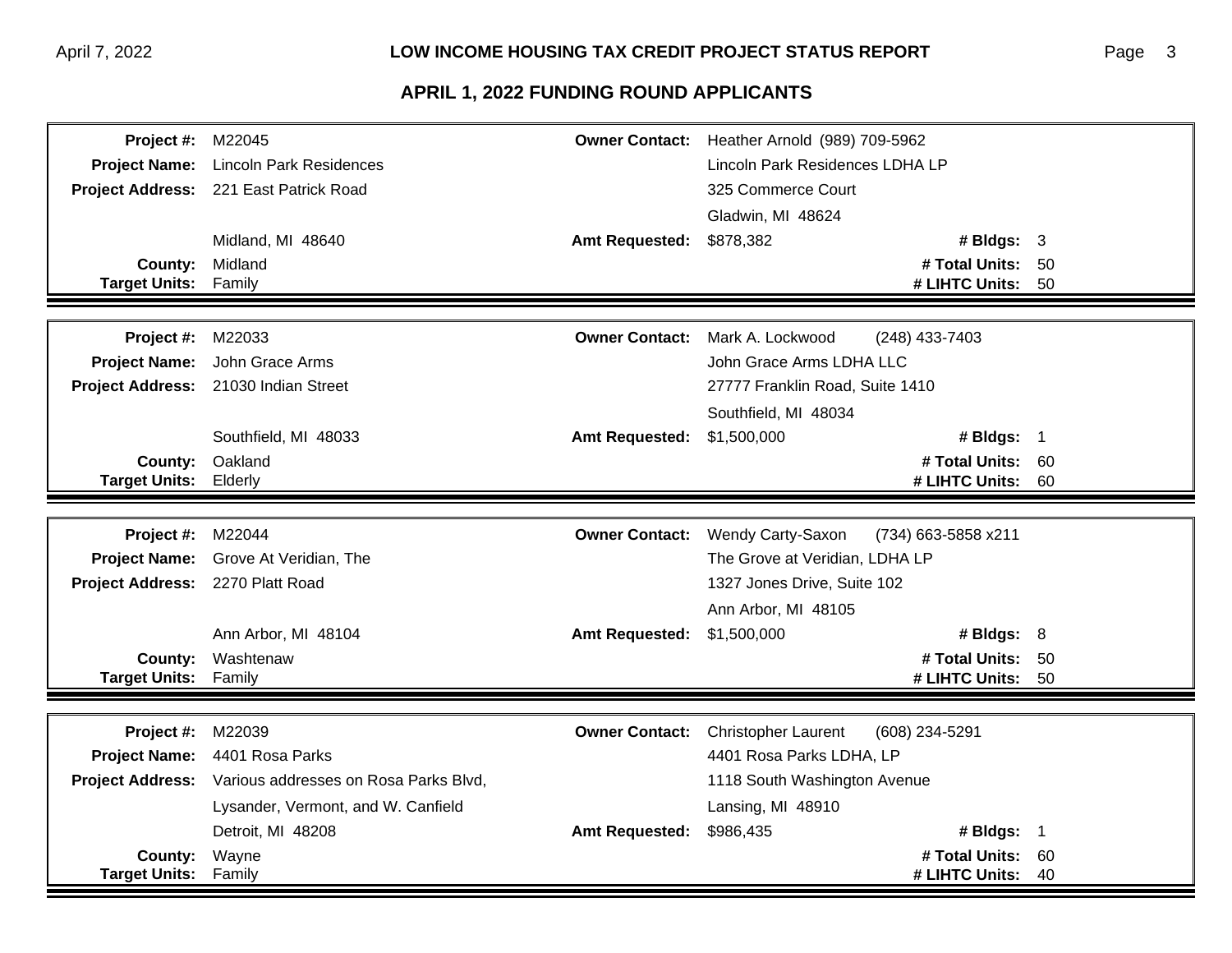|                                 | <b>Project #: M22037</b>                        |                            | Owner Contact: Paul Propson (586) 416-2300 x2020 |                                  |           |  |
|---------------------------------|-------------------------------------------------|----------------------------|--------------------------------------------------|----------------------------------|-----------|--|
| <b>Project Name:</b>            | <b>CCSEM St. Matthew</b>                        |                            | <b>CCSEM St. Matthew LDHA, LP</b>                |                                  |           |  |
|                                 | Project Address: 6021 Whittier Avenue           |                            | 24445 Northwestern Highway, Suite 200            |                                  |           |  |
|                                 |                                                 |                            | Southfield, MI 48075                             |                                  |           |  |
|                                 | Detroit, MI 48226                               | <b>Amt Requested:</b>      | \$1,084,000                                      | # Bldgs: $2$                     |           |  |
| <b>County:</b>                  | Wayne                                           |                            |                                                  | # Total Units: 46                |           |  |
| <b>Target Units:</b>            | Family                                          |                            |                                                  | # LIHTC Units:                   | 46        |  |
|                                 |                                                 |                            |                                                  |                                  |           |  |
| Project #:                      | M22034                                          | <b>Owner Contact:</b>      | Patrick Dorn<br>(313) 831-0199                   |                                  |           |  |
| <b>Project Name:</b>            | <b>Greystone Senior Living</b>                  |                            | Greystone Senior LDHA LP                         |                                  |           |  |
| <b>Project Address:</b>         | 440, 446 and 460 Martin Luther King Boulevard   |                            | 3535 Cass Avenue                                 |                                  |           |  |
|                                 |                                                 |                            | Detroit, MI 48201                                |                                  |           |  |
|                                 | Detroit, MI 48201                               | <b>Amt Requested:</b>      | \$918,051                                        | # Bldgs: $1$                     |           |  |
| County:                         | Wayne                                           |                            |                                                  | # Total Units: 49                |           |  |
| <b>Target Units:</b>            | Elderly                                         |                            |                                                  | # LIHTC Units:                   | 49        |  |
|                                 |                                                 |                            |                                                  |                                  |           |  |
| Project #:                      | M22043                                          | <b>Owner Contact:</b>      | Kevin Nowak<br>(216) 744-2417                    |                                  |           |  |
|                                 |                                                 |                            |                                                  |                                  |           |  |
| <b>Project Name:</b>            | <b>Orchard Village Apartments</b>               |                            | Orchard Village LDHA LP                          |                                  |           |  |
|                                 | Project Address: TBD Orchard/Santa Clara Street |                            | 2625 Gratiot Avenue                              |                                  |           |  |
|                                 |                                                 |                            | Detroit, MI 48207                                |                                  |           |  |
|                                 | Detroit, MI 48219                               | Amt Requested: \$1,197,000 |                                                  | # Bldgs: $4$                     |           |  |
| County:                         | Wayne                                           |                            |                                                  | # Total Units: 48                |           |  |
| <b>Target Units:</b>            | Family                                          |                            |                                                  | # LIHTC Units:                   | 48        |  |
|                                 |                                                 |                            |                                                  |                                  |           |  |
| Project #:                      | M22040                                          | <b>Owner Contact:</b>      | Kathy Makino-Leipsitz (313) 458-8243             |                                  |           |  |
| <b>Project Name:</b>            | Savarine, The                                   |                            | The Savarine, LDHA LP                            |                                  |           |  |
|                                 | Project Address: 13111 East Jefferson           |                            | 8445 East Jefferson Avenue                       |                                  |           |  |
|                                 |                                                 |                            | Detroit, MI 48214                                |                                  |           |  |
|                                 | Detroit, MI 48215                               | <b>Amt Requested:</b>      | \$1,500,000                                      | # Bldgs: 1                       |           |  |
| County:<br><b>Target Units:</b> | Wayne<br>Family                                 |                            |                                                  | # Total Units:<br># LIHTC Units: | 100<br>90 |  |